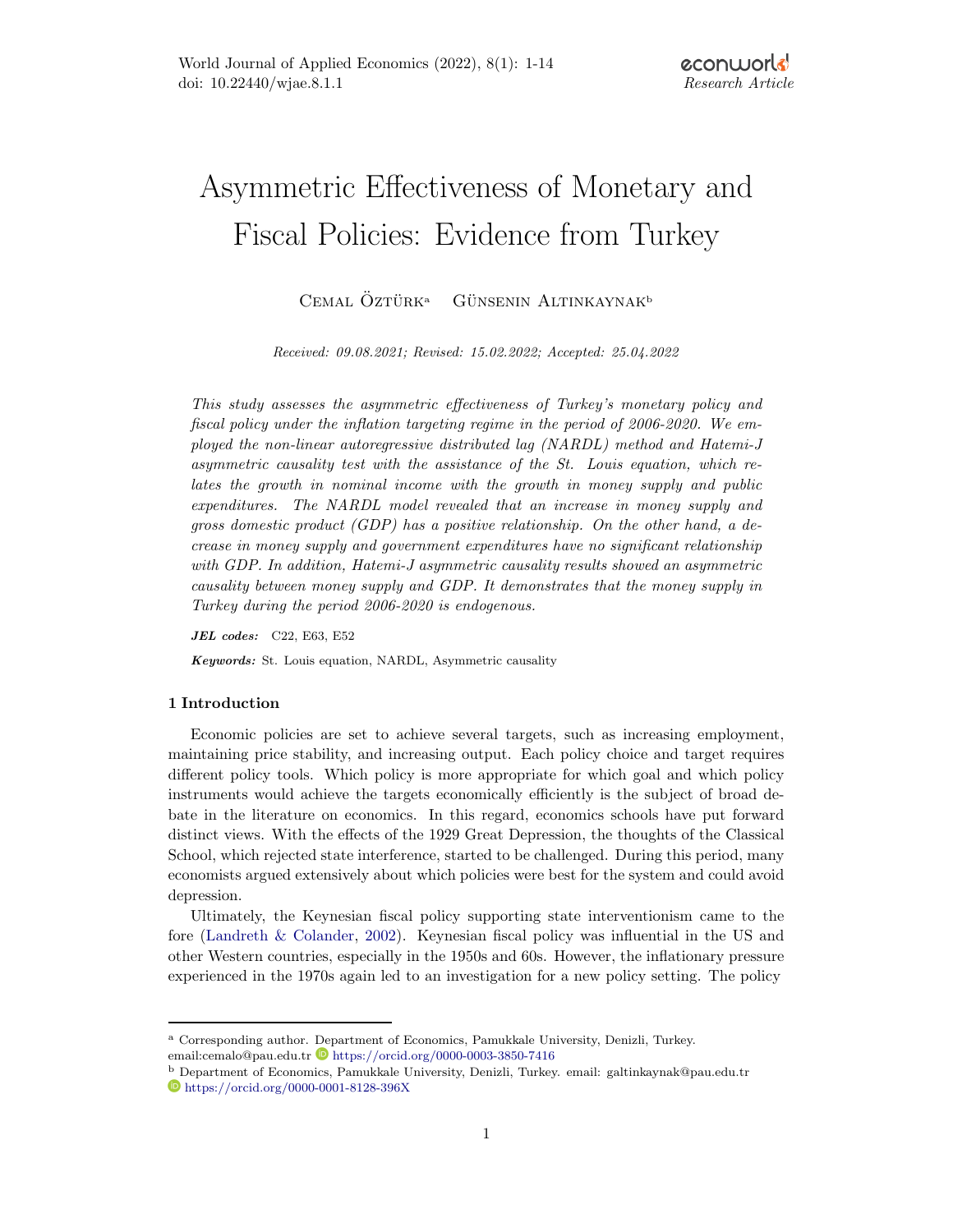stress shifted again to monetary policy and reaffirmed the quantity theory of money [\(Ekelund](#page-11-1) Jr.  $\&$  Hébert, [1997\)](#page-11-1). In this direction, many studies have attempted to assess the effectiveness of monetary and fiscal policies.

The role of monetary and fiscal policy in implementing economic stability policies has been studied for a long time, and there is a broad literature on this topic. In this framework, one of the first econometric studies to compare the impact of monetary policy and fiscal policy was conducted by [Friedman & Meiselman](#page-11-2) [\(1963\)](#page-11-2). In the study covering the USA data of 1897-1958, monetary variations provided more stable and statistically significant results on national income than autonomous expenditures [\(McCallum,](#page-12-0) [1985;](#page-12-0) [Walsh,](#page-12-1) [2017\)](#page-12-1). The pioneering and seminal study in this area, [Andersen & Jordan](#page-10-0) [\(1968\)](#page-10-0) utilizes the St. Louis equation, which is expressed in equation [\(1\)](#page-1-0).

<span id="page-1-0"></span>
$$
\Delta y_t = \alpha + \sum_{i=1}^p \beta_i \Delta m_{t-i} + \sum_{i=1}^p \gamma_i \Delta g_{t-i} + \sum_{i=1}^p \delta_i \Delta y_{t-i} + \varepsilon_t \tag{1}
$$

where  $y_t$  represents the logarithmic change in nominal income,  $\Delta m_t$  and  $\Delta g_t$  represent the past values of the logarithmic changes in the nominal money supply and public expenditure, respectively.  $\Delta y_{t-i}$  represents the own past values of nominal income [\(Enders,](#page-11-3) [2008\)](#page-11-3). [Andersen & Jordan](#page-10-0) [\(1968\)](#page-10-0) tested the effect of monetary policy on the economy relative to fiscal policy, using the variables of gross national product (GNP), money stock, monetary base, and public expenditures. The results for the US data from 1952 to 1968 identified that monetary policy was efficient in the US economy, whereas fiscal policy was not.

In this study, by utilizing the same methodology, the relative effectiveness of monetary and fiscal policies are evaluated for the 2006-2020 period, during which a full-fledged inflation targeting regime was in place in Turkey. Inflation targeting is a monetary policy strategy [\(Mishkin,](#page-12-2) [2000;](#page-12-2) [Svensson,](#page-12-3) [2010\)](#page-12-3), and is essentially used to attain price stability [\(Kara &](#page-11-4) [Orak,](#page-11-4) [2008\)](#page-11-4). Inflation targeting encompasses announcing inflation targets, including the commitment to price stability, an informational strategy using many variables, increasing transparency, and increasing accountability [\(Mishkin,](#page-12-2) [2000\)](#page-12-2). However, inflation targeting may be more effective in industrialized countries. In developing countries, on the other hand, it may fail because the requirements for effective inflation targeting cannot be met [\(Ero˘glu et al.,](#page-11-5) [2017;](#page-11-5) [Masson et al.,](#page-11-6) [1997\)](#page-11-6).

After the 2001 crisis, to fight against the inflation that Turkey had been experiencing for many years, switching to an inflation targeting regime was desired. Following the crisis, monetary policy and exchange rate policies were reshaped within the "Transition to a Strong Economy" program. During this period, the Central Bank of the Republic of Turkey (CBRT) switched to the floating exchange rate regime and decided to implement the infla-tion targeting regime to lower inflation [\(Akyazı & Ekinci,](#page-10-1) [2009;](#page-10-1) Civcir & Akçağlayan, [2010;](#page-10-2) [Kara & Orak,](#page-11-4) [2008\)](#page-11-4). However, there were no adequate preconditions for implementing fullfledged inflation targeting regime. Therefore, an Implicit Inflation Targeting Regime was implemented between 2002 and 2005. After achieving a sure success in the disinflation process, the CBRT decided that the necessary conditions were met and started implementing a Full-Fledged Inflation Targeting Regime by 2006 [\(CBRT,](#page-10-3) [2018\)](#page-10-3).

This study aims to ascertain the relative effectiveness of monetary and fiscal policy under inflation targeting regime. For this purpose, the effects of money supply (a monetary policy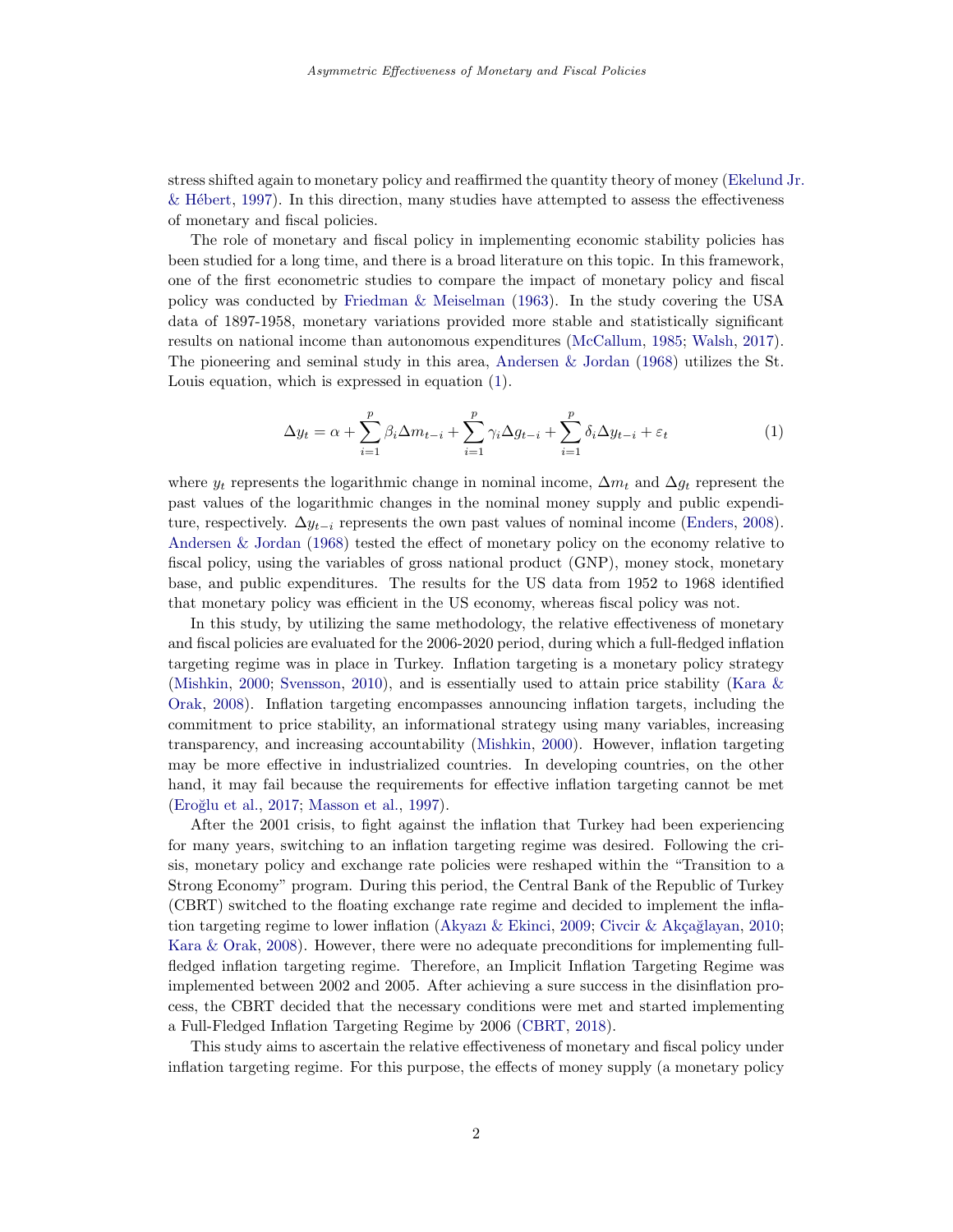tool) and government expenditures (a fiscal policy tool) on economic growth were tested using data between 2006 and 2020. The non-linear autoregressive distributed lag (NARDL) and Hatemi-J asymmetric causality test were used based on the St. Louis equation.

The rest of the paper is organized as follows. The next section presents the related literature. Section [3](#page-4-0) provides the data, methodology and econometric model used in the study, Section [4](#page-7-0) discusses the empirical findings, and section [5](#page-9-0) concludes.

#### 2 Related Literature

[Friedman & Schwartz](#page-11-7) [\(1963\)](#page-11-7) dealt with the relationship between business cycles and money supply in their classical study. The results revealed that the business cycle is affected by changes in the growth rate of the money supply. This result has encouraged many authors to examine the issue [\(Thornton,](#page-12-4) [1993;](#page-12-4) [Walsh,](#page-12-1) [2017\)](#page-12-1). Again, in the study conducted by [Friedman & Meiselman](#page-11-2) [\(1963\)](#page-11-2), monetary variables were found to be more efficient in determining national income than fiscal variables. [Andersen & Jordan](#page-10-0) [\(1968\)](#page-10-0) found that the monetary policy has an essential impact on nominal GNP, whereas the fiscal policy was found to have a minimal but statistically insignificant impact. These findings were inconsistent with the conventional view.

[Andersen & Jordan](#page-10-0) [\(1968\)](#page-10-0)'s study has caused severe controversy among economists. [De Leeuw et al.](#page-11-8) [\(1969\)](#page-11-8) criticized the conclusion about fiscal policy by stating that the identification strategy applied led [Andersen & Jordan](#page-10-0) [\(1968\)](#page-10-0) to this conclusion. By using the same data but neglecting monetary base variables (borrowed reserves or currency or both), they reached different results; both fiscal policy and monetary policy impact the GNP. The results obtained in the study by Andersen  $&$  Carlson [\(1970\)](#page-10-4), which expanded its scope, showed that the fiscal policy was effective but only in the short term.

On the other hand, it was identified that monetary policy had strategic importance in the long term. However, [Friedman](#page-11-9) [\(1977\)](#page-11-9) expanded the study by extending the original data range. Thus, he stressed that "the St. Louis equation now believes in fiscal policy". [Carlson](#page-10-5) [\(1978\)](#page-10-5) responded by claiming that the variance of the error term is not constant in [Friedman](#page-11-9) [\(1977\)](#page-11-9). That is, it has a heteroskedasticity problem. His alternative was to express the variables in rates of change form. His results showed that the evidence did not back up the argument of the St. Louis equation "believing in" fiscal policies.

[Darrat](#page-10-6) [\(1984\)](#page-10-6) applied the OLS and Granger causality method in a study involving five countries (Brazil, Chile, Mexico, Peru, and Venezuela) and demonstrated that fiscal policy in developed countries is more successful than monetary policy. [Batten et al.](#page-10-7) [\(1983\)](#page-10-7) conducted an OLS analysis for six countries (Canada, France, Germany, Japan, the United Kingdom, and the United States) and concluded that monetary growth is more effective than fiscal policy in determining GNP growth. Monetary growth has a positive effect on all countries. As for government spending, it is statistically significant only for England and France. [Chowdhury](#page-10-8) [\(1986\)](#page-10-8) showed for Bangladesh that fiscal policy was more effective than monetary policy on growth from 1972 to 1983.

In a study that tested the effectiveness of fiscal policy in Japan using the VAR method, [Kuttner & Posen](#page-11-10) [\(2002\)](#page-11-10), concluded that the expansionary fiscal policy had a stimulative effect between 1976 and 1999. Looking at the studies on Nigeria, it has been revealed that the monetary policy is more effective [\(Ajisafe & Folorunso,](#page-10-9) [2002;](#page-10-9) [Adefeso & Mobolaji,](#page-10-10) [2010;](#page-10-10) [Ajayi & Aluko,](#page-10-11) [2017\)](#page-10-11). On the other hand, [Okorie et al.](#page-12-5) [\(2017\)](#page-12-5) concluded that fiscal policy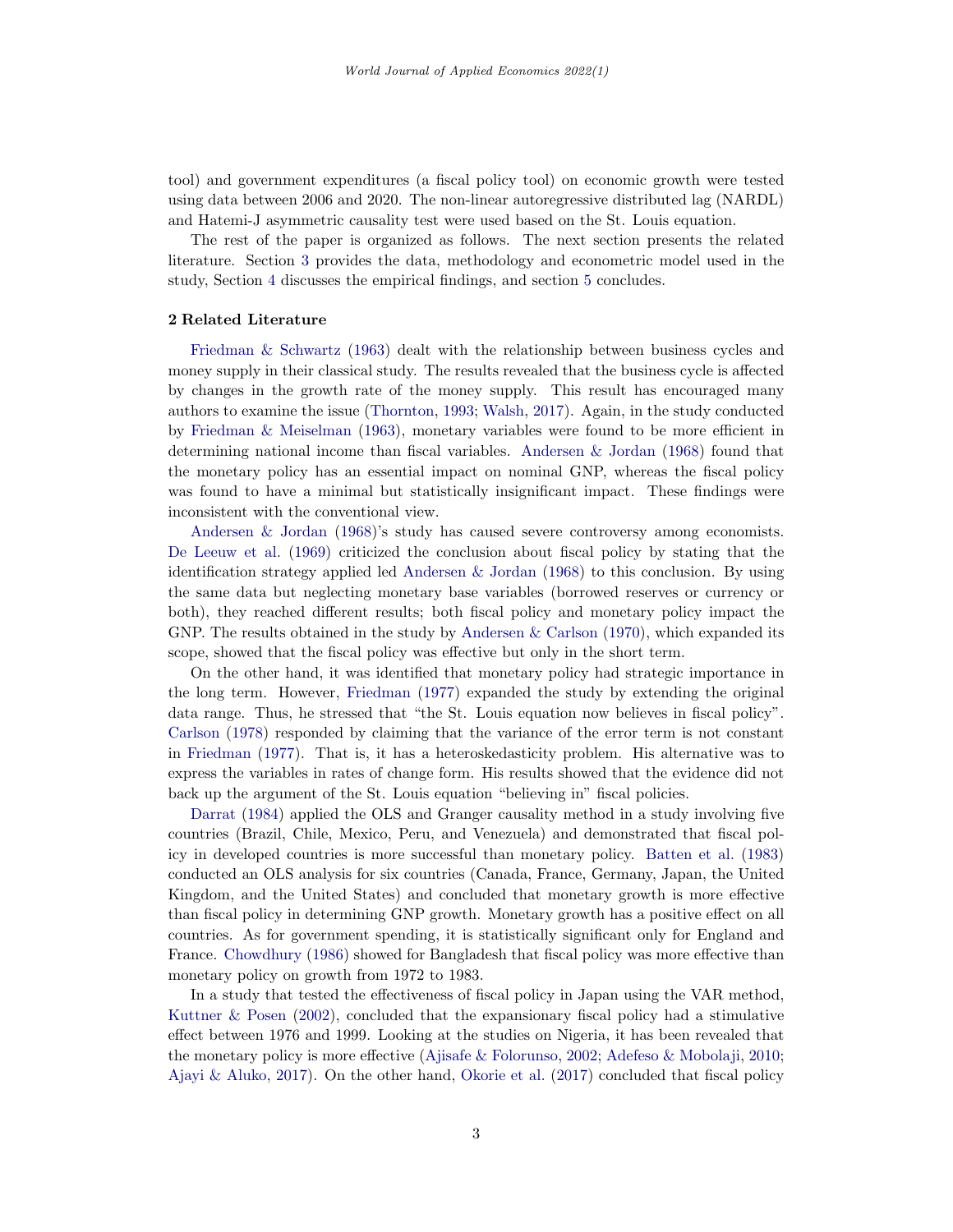in Nigeria is more effective than monetary policy.

[Senbet](#page-12-6) [\(2011\)](#page-12-6) investigated the relative effectiveness of fiscal and monetary policies on output for the US between 1959 and 2010. A Granger causality test and vector autoregressive (VAR) model were used. The causality test results show two-way causality between monetary policy and both nominal and real output when using the first difference of the effective Federal Funds Rate (FFR). There is one-way causality from monetary policy to real output when using the non-borrowed reserve. As regards the variance decomposition, policy shocks are not statistically significant. However, for real output, monetary policy is statistically significant.

In another study conducted using a panel VAR model for BRICS (Brazil, Russia, India, China, and South Africa) countries representing five developing economies, [Jawadi et al.](#page-11-11) [\(2016\)](#page-11-11) concluded that monetary contractions resulted in a decline in output in the 1990- 2013 period. On the other hand, government spending shocks have strong Keynesian effects, and monetary policies appear to be more accommodating. Using the IS-MP-AS method in their studies covering 1971-2006, [Alavi et al.](#page-10-12) [\(2016\)](#page-10-12) concluded that both policies significantly affect the Iranian economy. [Evans et al.](#page-11-12) [\(2018\)](#page-11-12) discussed the relative impact of monetary and fiscal policies for Africa for the period 1995 to 2016. The general method of moments (GMM) results showed that monetary policy has a higher impact than fiscal policy.

[Awdeh](#page-10-13) [\(2019\)](#page-10-13) examined the relationship between economic growth and monetary policy in Lebanon using a vector error correction model (VECM) from 2002 to 2017. The empirical findings indicate that the monetary instruments used by the Lebanon Central Bank reduced economic growth over the long term. [Jithin & Suresh](#page-11-13) [\(2020\)](#page-11-13) tested the effectiveness of inflation targeting in India by using an augmented vector autoregression approach (FAVAR) in the years from 2001 to 2016. The findings show that monetary policy effectively explains changes in inflation rather than increasing output.

Conducting an analysis including Turkey, Akyürek et al. [\(2011\)](#page-10-14) investigated whether the inflation targeting regime is effective in developing countries. The results of a VAR analysis indicated that inflation targeting was adequate for the years between 1999 and 2008. Topçu [& Kulo˘glu](#page-12-7) [\(2012\)](#page-12-7) examined Turkey's economy for the 1998-2010 period by employing OLS and Granger causality tests. Granger causality results showed one-way causality from real GDP to government expenditure and one-way causality from money stock to government expenditure. In the short term, both policies have a positive effect on economic growth. In the long run, only monetary policy has a positive impact. Eroğlu et al. [\(2017\)](#page-11-5) examined the effectiveness of inflation targeting in Turkey for the period of 1990-2008 and concluded that inflation targeting affects the macroeconomic performance positively, except for the growth rate. According to the results of an ARDL analysis of Ozer  $\&$  Karagöl [\(2018\)](#page-12-8), fiscal policy has an impact on growth only in the short run, whereas monetary policy is effective in both the short and long run. In the study of Karagöl  $\&$  Benli [\(2019\)](#page-11-14) for BRICS-T countries, findings showed that fiscal policy has more impact on GDP than monetary policy.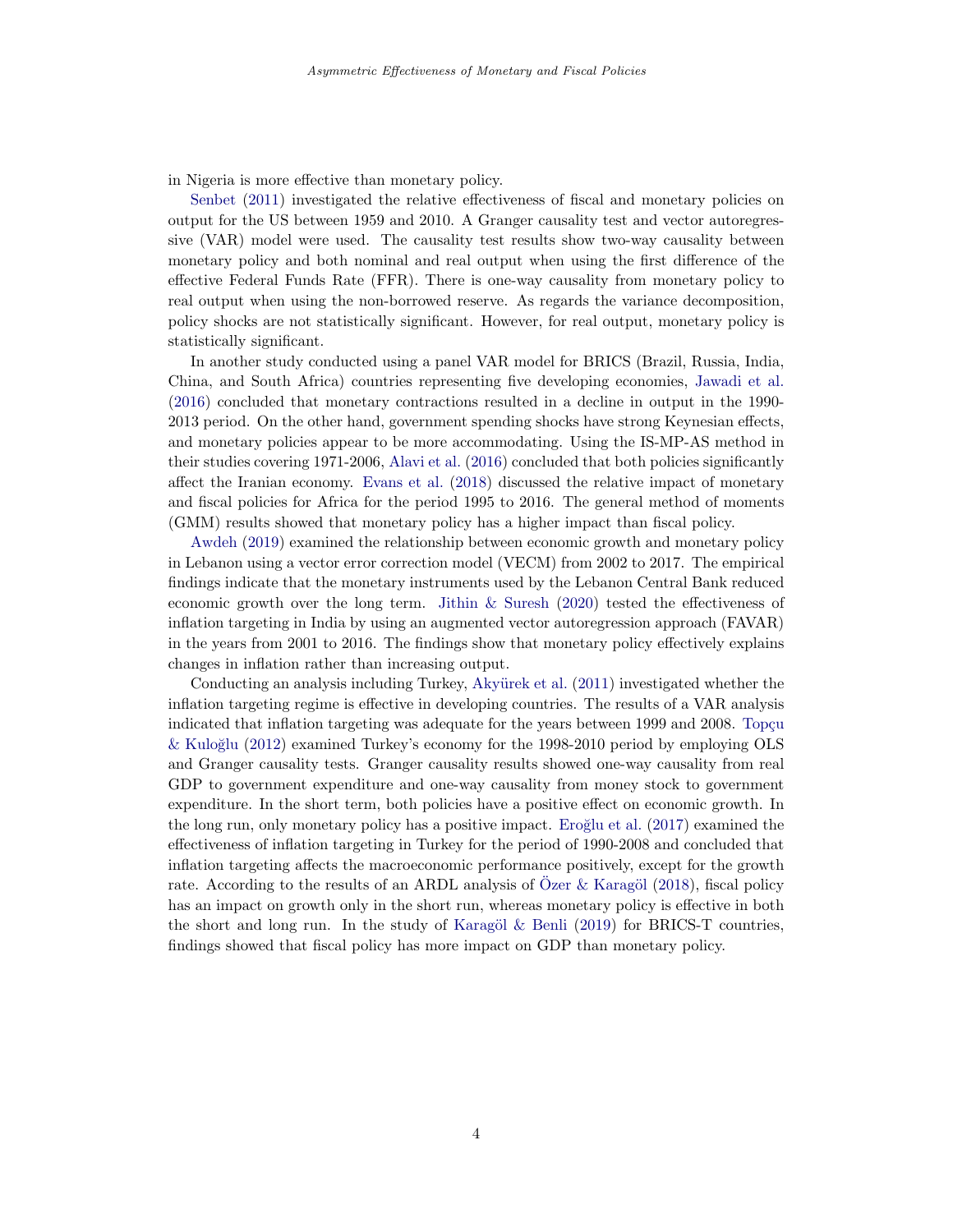## <span id="page-4-0"></span>3 Data and Methodology

## 3.1 Data

The impacts of  $M2$  money supply<sup>[1](#page-4-1)</sup> and government expenditure on economic growth in Turkey were investigated for the 2006-2020 period using quarterly data. Y is the real GDP (billions constant 2010 US\$),  $M$  is the money supply (millions), and  $G$  is government expenditure. The real GDP, M2 money supply, and government expenditure data were taken from the CBRT Electronic Data Delivery System. All the variables used in the study are expressed in a natural logarithm.

#### 3.2 Methods

#### 3.2.1 Model Specification

The variables were transformed into natural logarithms to effectively assess the explicit impact of money supply  $(M)$  and government expenditure  $(G)$  on economic growth  $(Y)$ . The mathematical model is written as follows:

$$
LY_t = f(LM_t, LG_t)
$$
\n<sup>(2)</sup>

By following Friedman  $&$  Kuttner [\(1992\)](#page-11-15), the St. Louis equation in the form of equation [\(3\)](#page-4-2) is used.

<span id="page-4-2"></span>
$$
\Delta LY_t = \alpha + \sum_{i=1}^p \beta_i \Delta LY_{t-i} + \sum_{i=1}^p \gamma_i \Delta LM_{t-i} + \sum_{i=1}^p \delta_i \Delta LG_{t-i} + \varepsilon_t \tag{3}
$$

3.2.2 Unit root testing

The ARDL model applies to stationary variables at the level, the first difference, or a combination of both [\(Pesaran & Pesaran,](#page-12-9) [1997\)](#page-12-9). However, this method is not valid if all of the variables analyzed are integrated of order two, i.e.  $I(2)$ . It is also essential to evaluate the stationarity of variables before progressing to the next stage of study and interpretation. In this analysis, the ADF and KPSS root unit tests were conducted to verify the variables' stationarity [\(Oryani et al.,](#page-12-10) [2021\)](#page-12-10).

## 3.2.3 Non-linear ARDL Approach

The co-integration non-linear autoregressive distributed lag (NARDL) is suggested by [Pesaran & Shin](#page-12-11) [\(1999\)](#page-12-11) and [Pesaran et al.](#page-12-12) [\(2001\)](#page-12-12) as an asymmetric extension of the linear ARDL model. [Shin et al.](#page-12-13) [\(2014\)](#page-12-13) developed a flexible dynamic parametric framework to model relationships that exhibit combined long-run and short-run asymmetries. This method analyses the asymmetric effects of LM and LY in Turkey.

<span id="page-4-1"></span> $1$  M2 is a measure of narrow money stock that includes M1 (currency and coins held by the non-bank public and checkable deposits) plus savings deposits.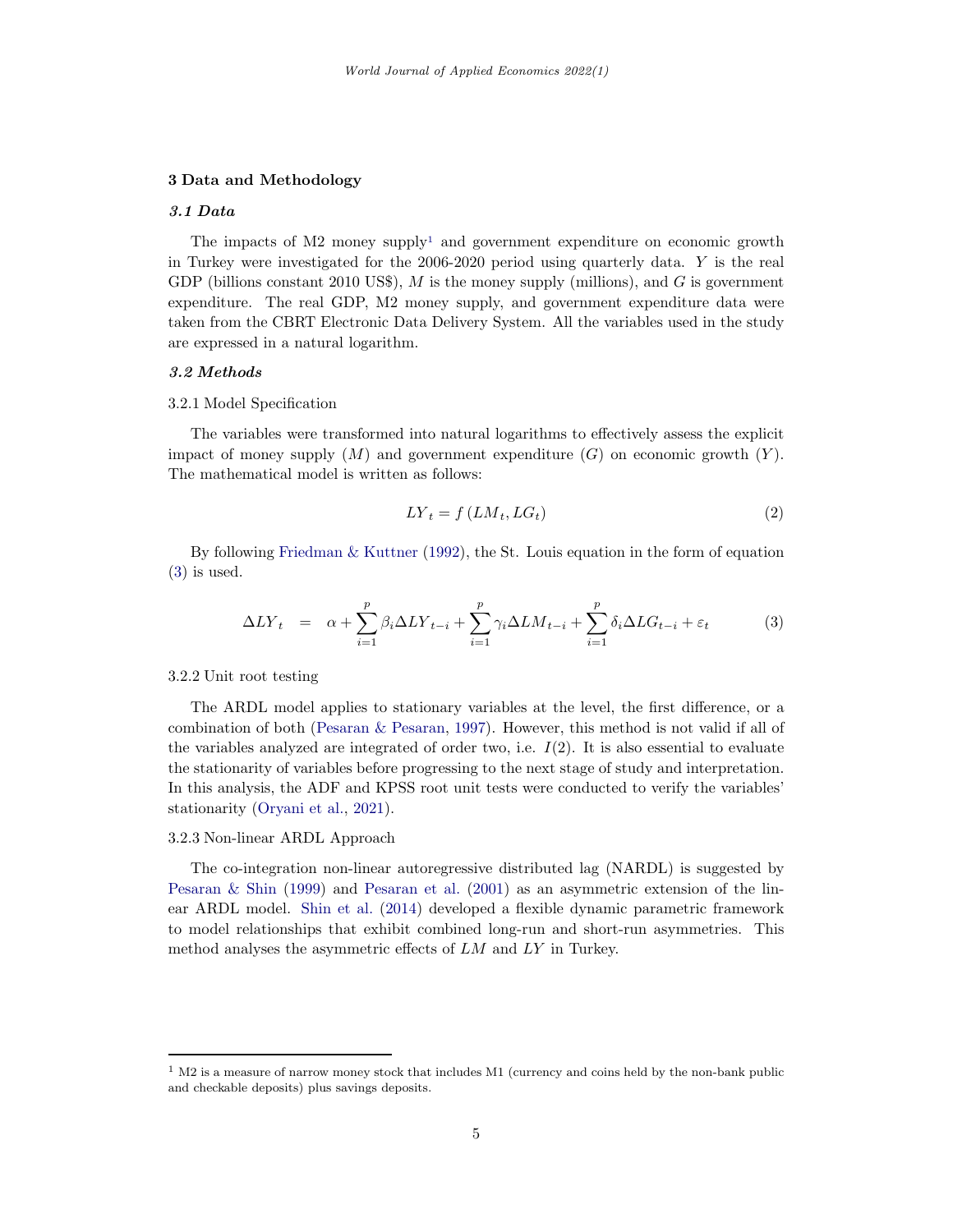Following [Shin et al.](#page-12-13) [\(2014\)](#page-12-13), consider the following non-linear  $ARDL(p, q)$  model which means asymmetric co-integration regression based on:

$$
LY_t = \sum_{j=1}^p \phi_j LY_{t-j} + \sum_{j=0}^q \left(\theta_j^{+'} LM_{t-j}^+ + \theta_j^{-'} LM_{t-j}^-\right) + \sum_{j=1}^p \phi_j LG_{t-j} + \varepsilon_t \tag{4}
$$

where  $LY_t$ ,  $LM_t$  and  $LG_t$  are  $I(1)$  variables and  $\phi_j$  is autoregressive parameter,  $\theta_j^-$  and  $\theta_j^+$ are the asymmetric distributed-lag parameters and  $\varepsilon_t \sim \mathcal{N}(0, \sigma_{\varepsilon}^2)$ .  $LM_t$  is decomposed as

<span id="page-5-0"></span>
$$
LM_t = LM_0 + LM_t^+ + LM_t^-
$$
  
\n
$$
LM_t^+ = \sum_{j=1}^t \Delta LM_j^+ = \sum_{j=1}^t max(\Delta LM_j, 0)
$$
  
\n
$$
LM_t^- = \sum_{j=1}^t \Delta LM_j^- = \sum_{j=1}^t min(\Delta LM_j, 0)
$$
\n(5)

where  $LM_t^+$  and  $LM_t^-$  are partial sum of positive and negative changes in  $LM_t$ .

Considering the functional form of the St. Louis function in [\(3\)](#page-4-2), the decomposed impact of money supply in  $(5)$  can be represented in the NARDL form, as shown in  $(6)$ .

<span id="page-5-1"></span>
$$
\Delta LY_{t} = \rho L Y_{t-1} + \theta_{j}^{+'} L M_{t-1}^{+} + \theta_{j}^{-'} L M_{t-1}^{-} + \zeta L G_{t-1} + \sum_{j=0}^{p-1} \gamma_{i} \Delta L Y_{t-j} + \sum_{j=1}^{p-1} \psi_{i} \Delta L G_{t-j} + \sum_{j=0}^{q} \varphi_{j}^{+} L M_{t-j}^{+} + \sum_{j=0}^{q} \varphi_{j}^{-} L M_{t-j}^{-} + \varepsilon_{t}
$$
\n(6)

$$
\Delta LY_t = \rho \xi_{t-1} + \sum_{j=1}^{p-1} \gamma_i \Delta LY_{t-j} + \sum_{j=1}^{p-1} \gamma_i \Delta G_{t-1} + \sum_{j=0}^q (\varphi_j^+ LM_{t-j}^+ + \varphi_j^- LM_{t-j}^-) + \varepsilon_t \tag{7}
$$

where  $\rho = \sum_{j=1}^p \phi_j - 1$ ,  $\gamma_i = -\sum_{i=j+1}^p \phi_i$  for  $j = 1, ..., p-1$ ,  $\theta^+ = \sum_{j=0}^q \theta_j^+$ ,  $\theta^- = \sum_{j=0}^q \theta_j^-$ ,  $\varphi_0^+ = \theta_0^+, \varphi_j^+ = -\sum_{i=j+1}^q \theta_j^+$  and  $\varphi_0^-\ = \theta_0^-, \varphi_j^- = -\sum_{i=j+1}^q \theta_j^-$  for  $j = 1, ..., q-1$ .

We test the long-run relationship between the levels of  $L\tilde{Y}_t$ ,  $LM_t^+$  and  $LM_t^ H_0$ :  $\rho =$  $\theta^+ = \theta^- = 0$  by using the  $F_{PSS}$  statistics suggested by [Pesaran et al.](#page-12-12) [\(2001\)](#page-12-12) and [Shin et](#page-12-13) [al.](#page-12-13) [\(2014\)](#page-12-13). We investigate long-run symmetry  $\theta = \theta^+ = \theta^-$  and short-run symmetry that can take  $\sum_{i=0}^{q-1} \varphi_j^+ = \sum_{i=0}^{q-1} \varphi_j^-$  using the Wald test. As a result, we can write the error correction model as:

$$
\Delta LY_t = \sum_{j=1}^{p-1} \alpha_{1j} \Delta LY_{t-j} + \sum_{j=1}^{p-1} \alpha_{2j} \Delta LM_{t-j} + \sum_{j=1}^{p-1} \alpha_{3j} \Delta LG_{t-j} + \sum_{j=1}^{q-1} (\alpha_{4j}^+ \Delta LM_{t-j}^+ + \alpha_{4j}^- \Delta LM_{t-j}^-) + \epsilon_t
$$
\n(8)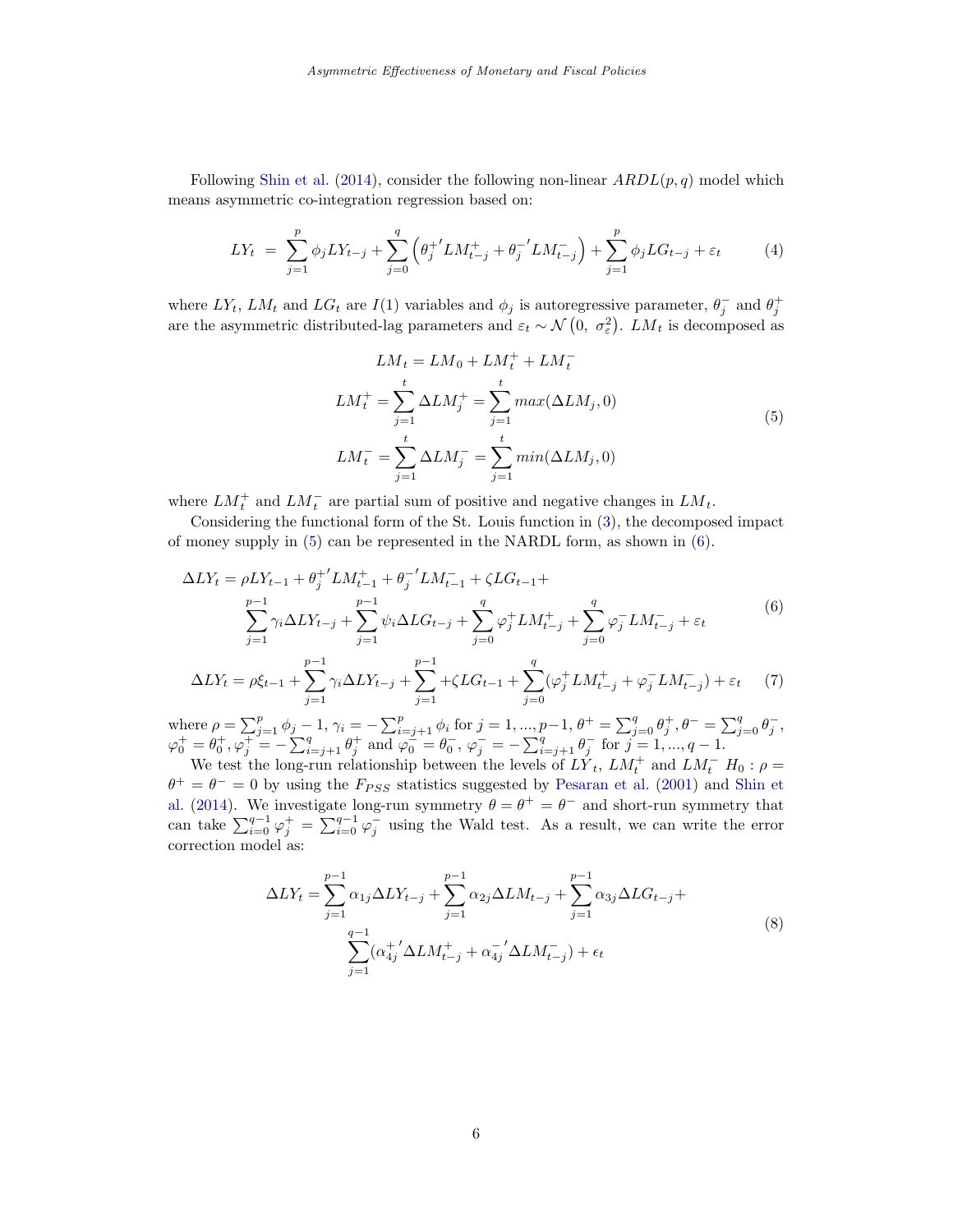The cumulative dynamic multiplier effects of  $LM_t^+$  and  $LM_t^-$  on  $LY_t$ , for  $h = 0, 1, 2, ...$ can be evaluated as follows:

$$
\ell_h^+ = \sum_{j=0}^h \frac{\partial L Y_{t+j}}{\partial L M_t^+} = \sum_{j=0}^h \lambda_j^+, \tag{9}
$$

$$
\ell_h^- = \sum_{j=0}^h \frac{\partial L Y_{t+j}}{\partial L M_t^-} = \sum_{j=0}^h \lambda_j^- \tag{10}
$$

where as  $h \to \infty$ ,  $\ell_h^+ \to \beta^+$  and  $\ell_h^- \to \beta^-$ , and  $\beta^+ = -\theta^+/\rho$  and  $\beta^+ = -\theta^-/\rho$  are the asymmetric long-run parameters.

## 3.2.4 The asymmetric causality test

Co-integration between  $LM$  and  $LY$  means that there must be a causal relationship. [Hatemi-j](#page-11-16) [\(2012\)](#page-11-16) suggested that the asymmetric causality test accounts for asymmetries, measuring the combined sums of the independent variable's positive and negative variations.

We are concerned about the causal relationship between the integrated variable GDP and the money supply, which can be expressed as a random walk process [\(Hatemi-j,](#page-11-16) [2012\)](#page-11-16).

$$
LY_t = LY_{t-1} + \varepsilon_{1i} = LY_0 + \sum_{i=1}^t \varepsilon_{1i}
$$
  

$$
LM_t = LM_{t-1} + \varepsilon_{2i} = LM_0 + \sum_{i=1}^t \varepsilon_{2i}
$$
 (11)

where  $t = 1, 2, ..., T, LV_0$  and  $LM_0$  are the initial values and  $\varepsilon_{1i}$  and  $\varepsilon_{2i}$  are the white noise disturbance terms. Negative and positive shocks are defined as the following:  $\varepsilon_{1i}^-$  =  $min(\varepsilon_{1i}, 0), \ \varepsilon_{2i}^{-} = min(\varepsilon_{2i}, 0), \ \varepsilon_{1i}^{+} = max(\varepsilon_{1i}, 0) \ \text{and} \ \varepsilon_{2i}^{+} = max(\varepsilon_{2i}, 0), \ \text{respectively. It}$ follows that

$$
LY_{t} = LY_{t-1} + \varepsilon_{1i} = LY_0 + \sum_{i=1}^{t} \varepsilon_{1i}^{+} + \sum_{i=1}^{t} \varepsilon_{1i}^{-}
$$
  

$$
LM_{t} = LM_{t-1} + \varepsilon_{2i} = LM_0 + \sum_{i=1}^{t} \varepsilon_{2i}^{+} + \sum_{i=1}^{t} \varepsilon_{2i}^{-}
$$
 (12)

The negative and positive shocks of money supply and GDP can be defined in a cumulative form as  $LY_t^+ = \sum_{i=1}^t \varepsilon_{1i}^+, \, LY_t^- = \sum_{i=1}^t \varepsilon_{1i}^-, \, LM_t^+ = \sum_{i=1}^t \varepsilon_{2i}^+$  and  $LM_t^- = \sum_{i=1}^t \varepsilon_{2i}^-$ . According to [Hatemi-j](#page-11-16) [\(2012\)](#page-11-16), to examine the asymmetric causality between  $LY_t$  and  $LM_t$ , VAR model of order p must be estimated:  $y_t^+ = \nu + A_1 y_{t-1}^+ + A_2 y_{t-2}^+ + ... + A_p y_{t-p}^+ + u_t^+$ where  $y_t^+$  is a 2x1 vector of the variables,  $\nu$  is a 2x1 vector of intercepts, and  $u_t^+$  is a 21 vector of error terms. The matrix  $A_r$  is a 2x2 matrix of parameters, for lag order  $r(r = 1, ..., p)$ . The optimal lag order p is selected by the following information criterion for  $j = 0, ..., p$ [\(Hatemi-j,](#page-11-17) [2003\)](#page-11-17).

$$
HJC = ln\left(\left|\hat{\Omega}_j\right|\right) + j\left(\frac{n^2lnT + 2n^2ln(lnT)}{2T}\right)
$$
\n(13)

where  $\hat{\Omega}_j$  is the maximum likelihood estimate of the covariance matrix for the lag order j, n is the number of equations in the VAR model and  $T$  is the sample size. The null hypothesis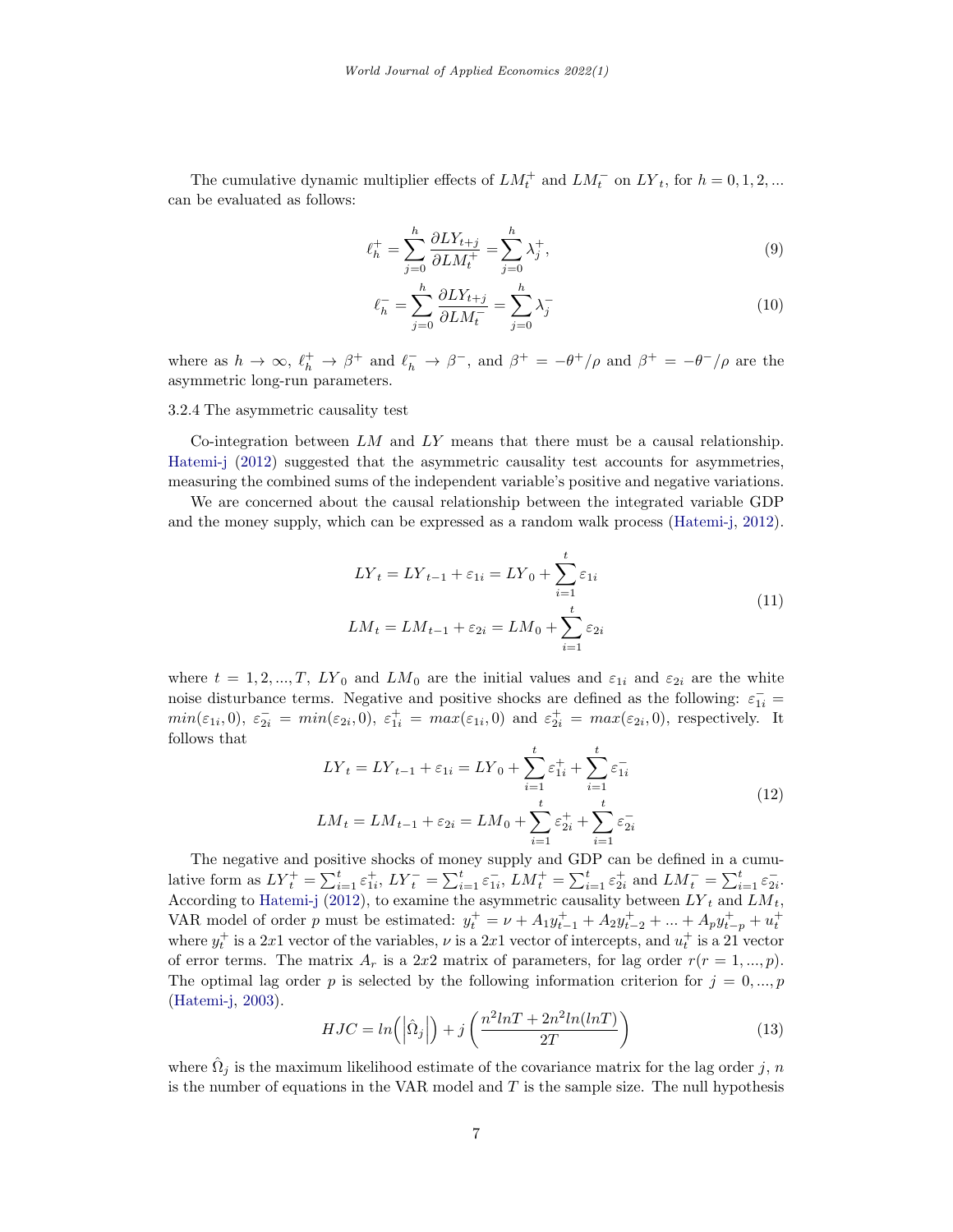that the  $k^{th}$  element of  $LM_t$  does not cause the  $\omega th$  element of  $LY_t$  can be tested using a Wald test.

## <span id="page-7-0"></span>4 Results and Discussion

This section presents our findings as follows. First, unit root test results and then the results of NARDL and causality tests are interpreted. We also present the impact of money growth on economic growth as an additional input to our results. All findings were obtained from R-programming and Gauss.

#### 4.1 Unit Root Test Results

The results of ADF and KPSS unit root tests imply that the first differences of  $LY$ , LM, and LG are stationary, see Table [A.1.](#page-13-0) The results indicate that all selected variables are integrated at first order,  $I(1)$ , fulfilling the assumption of the NARDL approach for examining the non-linear asymmetric and symmetric relationships between variables.

## 4.2 The NARDL Results

The null hypothesis of no co-integration is rejected because the  $F_{PSS} = 17.58$  statistic exceeds the value of the critical bound at the 1% significance level, see Table [A.2.](#page-13-1) The findings of the tests show that  $LY$  and the variables of  $LM$  and  $LG$  have a long-run cointegration relationship.

The Wald test is used to determine if there is an asymmetry between the variables in the long run. The Wald test result is 12.71. So the null hypothesis of equality is rejected as the  $p$ -value is less than 0.05. Wald test indicates asymmetry in the long-run impact of money supply on economic growth in Turkey.

The Breusch–Godfrey LM test and the ARCH test were used to analyze the estimated model's serial correlation and heteroscedasticity, respectively. The findings indicated no proof of serial interaction or heteroscedasticity in the predicted models. The findings of the Jarque-Bera test showed that all variables had a normal distribution, Table [A.2.](#page-13-1)

The cumulative sum of the recursive residuals (CUSUM) and their squares (CUSUMQ) were used to confirm that the findings were reliable (Figs. [A.1a](#page-13-2) and [A.1b\)](#page-13-2). The parameters are consistent, and the model is stable (at the 5% significance level) as long as the plots of the CUSUM and CUSUMQ are set inside the critical values.

<span id="page-7-1"></span>The estimated long-run coefficient of the model that describes the relationship between economic growth, money growth, and government expenditures for Turkey is shown in Table [1.](#page-7-1) The positive changes in the  $LM$  have statistically significant effects on  $LY$ . Additionally, negative changes in  $LM$  have no significant asymmetrical effects on  $LY$ . According to the NARDL estimation results in Table [1,](#page-7-1) a  $1\%$  rise in LM results in a 1.29% increase in LY.

Table 1: Asymmetric ARDL long-term models

| Variable | <b>NARDL</b> |  |
|----------|--------------|--|
| $LM^+$   | $1.288***$   |  |
| $LM^-$   | $-1.632$     |  |
| LG       | 0.1305       |  |

∗∗∗, ∗∗ and <sup>∗</sup> indicate statistical significance at the 1%, 5% and 10% significance level, respectively.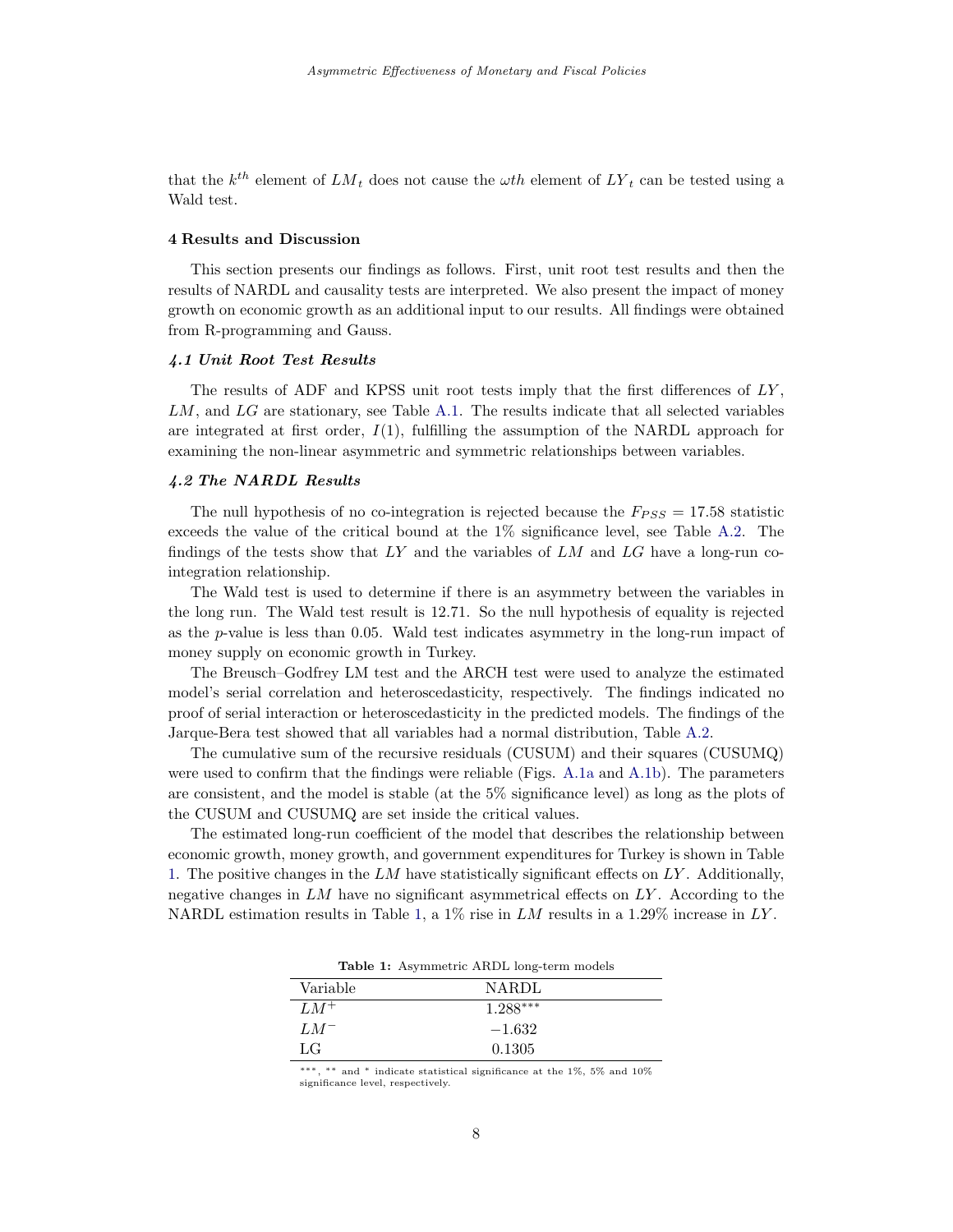<span id="page-8-0"></span>The results of the short-term coefficient derived from the error correction model are shown in Table [2.](#page-8-0) The error correction term  $(ECT(-1))$  is negative and statistically significant at the 1% level. This demonstrates that the analyzed variables in Turkey have a long-term relationship. According to the coefficient calculations, shifts in  $LY$  are reversed by 30.8% per year. These findings point to a moderate adjustment process to restore the long-run equilibrium.

| Variable        | NARDL                   | $t$ -stat |
|-----------------|-------------------------|-----------|
| $\mathcal{C}$   | $5.184***$              | 2.347     |
| $D(LY(-1))$     | $-0.261*$               | $-1.954$  |
| $D(LY(-2))$     | $-0.348***$             | $-3.0350$ |
| $D(LM^+)$       | $1.262***$              | 3.364     |
| $D(LM^+(-1))$   | $-1.395^{\ast\ast\ast}$ | $-3.274$  |
| $D(LM^{-})$     | $-4.690***$             | $-3.166$  |
| $D(LM^{-}(-1))$ | $4.711***$              | 3.786     |
| D(LG)           | 0.141                   | 1.106     |
| $D(LG(-1))$     | $-0.225$                | $-1.456$  |
| $D(LG(-2))$     | $-0.445***$             | $-3.725$  |
| $ECT(-1)$       | $-0.308***$             | $-2.311$  |

Table 2: Asymmetric ARDL models

∗∗∗, ∗∗ and <sup>∗</sup> indicate statistical significance at the 1%, 5% and 10% significance level, respectively. Maximum lags were set to 4 and the optimal lag structure is chosen based on the Akaike information criterion (AIC).

## 4.3 The Asymmetric Causality Test Results

<span id="page-8-1"></span>Table [3](#page-8-1) displays the effects of an asymmetric causality tests that looked at the causal relationship between real GDP and money supply. The findings presented in the upper panel of Table [3](#page-8-1) suggest that the null hypothesis that a positive GDP shock would not cause positive money supply shocks can be rejected. The results also reveal that Granger

| Table 3: The results of the asymmetric causality test |            |        |        |        |
|-------------------------------------------------------|------------|--------|--------|--------|
| from $LY$ to $LM$                                     |            |        |        |        |
| Null hypothesis                                       | Statistics | $1\%$  | $5\%$  | 10%    |
| $LY^+ \neq LM^+$                                      | 16.876**   | 27.821 | 16.800 | 12.834 |
| $LY^+ \neq LM^-$                                      | 1.285      | 16.399 | 10.003 | 7.797  |
| $LY^- \neq LM^+$                                      | $9.525*$   | 20.304 | 12.457 | 9.374  |
| $LY^- \neq LM^-$                                      | 5.531      | 18.715 | 11.829 | 8.806  |
| from $LM$ to $LY$                                     |            |        |        |        |
| $LM^+\not\Longrightarrow LY^+$                        | $15.952**$ | 25.156 | 15.521 | 11.799 |
| $LM^+ \neq \neg LY^-$                                 | 0.843      | 21.845 | 13.410 | 9.925  |
| $LM^- \not\Longrightarrow LY^+$                       | $12.884**$ | 22.178 | 12.835 | 9.850  |
| $LM^- \not\Longrightarrow LY^-$                       | 0.598      | 16.086 | 10.007 | 7.483  |

∗∗∗, ∗∗ and <sup>∗</sup> indicate statistical significance at the 1%, 5% and 10% significance level, respectively.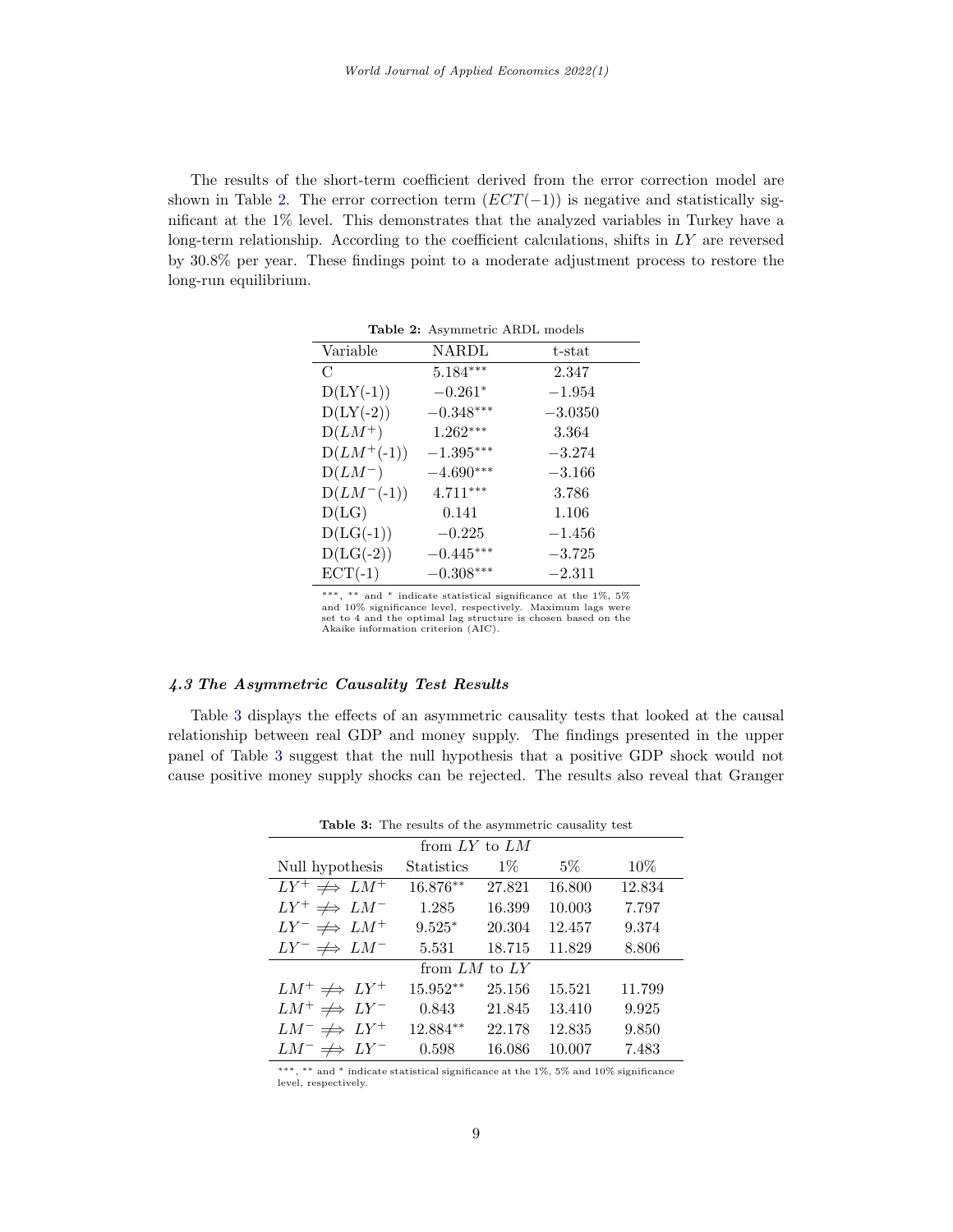causality exists from a negative GDP shock to a positive money supply shock. It is also concluded that a negative shock in money supply Granger causes positive shocks in GDP.

The lower panel of Table [3](#page-8-1) displays the results of an asymmetric causality test that looked at the causal relationship between money supply and real GDP shocks. The findings suggest that the null hypothesis that a positive money supply shock would not cause positive money supply shocks can be rejected.

#### <span id="page-9-0"></span>5 Conclusions

In this paper, based on the St. Louis equation, the non-linear autoregressive distributed lag (NARDL) approach and the Hatemi-J asymmetric causality test are used to analyze the asymmetric effectiveness of monetary and fiscal policy in Turkey using the 2006-2020 period during which the Central Bank of the Republic of Turkey (CBRT) was applying the inflation targeting regime.

The bounds test findings have shown that a long-term co-integration relationship between GDP and the variables of money supply and government spending exists. NARDL estimation, as opposed to a decrease in money supply and government expenditure, has revealed that an increase in money supply has a statistically significant impact on GDP. Accordingly, the money supply used as a monetary policy variable has a more significant impact on GDP than government spending used as a fiscal policy variable.

It was found that there is an asymmetric causality between money supply and GDP when the Hatemi-J asymmetric causality results were analyzed. In this regard, the null hypothesis that a positive and negative GDP (money supply) shock would not cause positive money supply (GDP) shocks was rejected.

In this case, the causality from money supply to GDP is in line with the expectations. GDP is the Granger cause of money supply, M2. It shows that the money supply in Turkey during the period 2006-2020 was endogenous. The endogeneity of the money supply affects the definition of money and its uses in the economy. It is also important in terms of the policies and policy tools chosen by the CBRT. The endogenous money supply means that banks, as well as the central bank, are involved in the process of creating money through the credit mechanism. Banks offer loans and contribute to the money creation process. This situation shows that the CBRT should pay attention to financial stability without sacrificing price stability in the inflation targeting regime for macroeconomic stability.

The relative effectiveness of monetary and fiscal policies as economic policy instruments is a matter of debate. In terms of economic stability, monetary policy appears to be more effective than fiscal policy, according to the findings of this study. These policies, however, are not totally independent of each other. Both are key to sustainable and healthy economic growth. Therefore, coordination of monetary and fiscal policies is critical in achieving macroeconomic goals. Policymakers should evaluate these policies within the context of their objectives, considering the current economic and political conditions.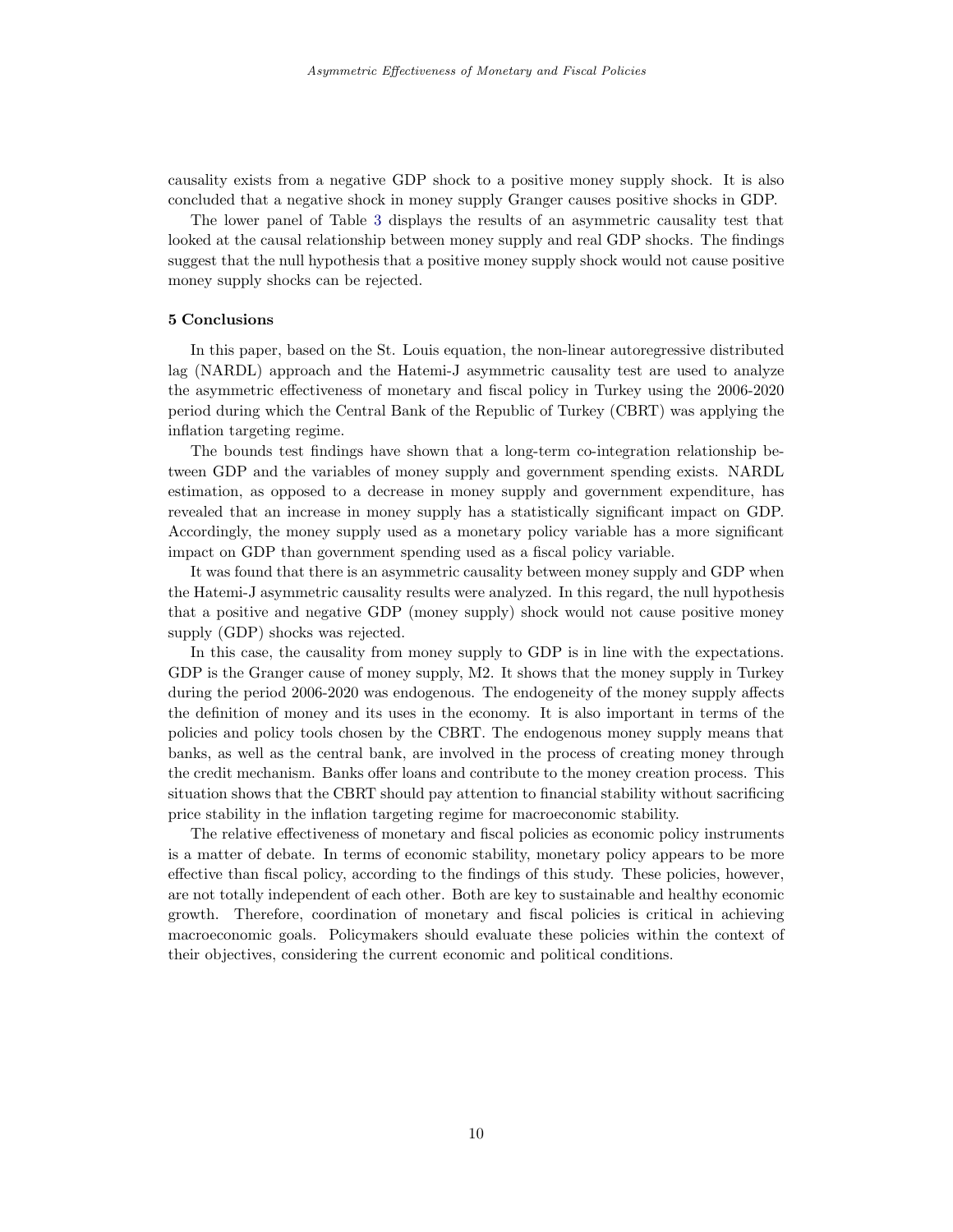#### References

- <span id="page-10-10"></span>Adefeso, H., & Mobolaji, H. (2010). The Fiscal-monetary Policy and Economic Growth in Nigeria: Further Empirical Evidence. Pakistan Journal of Social Sciences, 7 (2), 137–142.
- <span id="page-10-11"></span>Ajayi, M. A., & Aluko, O. A. (2017). Evaluating the Relative Impact of Monetary and Fiscal Policy in Nigeria using the St. Louis Equation. Acta Universitatis Danubius: Oeconomica,  $13(1).$
- <span id="page-10-9"></span>Ajisafe, R., & Folorunso, B. (2002). The Relative Effectiveness of Fiscal and Monetary Policy in Macroeconomic Management in Nigeria. The African Economic and Business Review,  $3(1)$ ,  $23-40$ .
- <span id="page-10-1"></span>Akyazı, H., & Ekinci, A. (2009). Türkiye'de 2000 Sonrası Uygulanan Para Politikası Stratejilerinin Makroekonomik Performanslarının Değerlendirilmesi - Evaluation of the Macroeconomic Performances of Monetary Policy Strategies Applied after 2000 in Turkey (in Turkish). Atatürk Universitesi Iktisadi ve Idari Bilimler Dergisi, 23, 345 - 362.
- <span id="page-10-14"></span>Akyürek, C., Kutan, A. M., & Yılmazkuday, H. (2011). Can Inflation Targeting Regimes be Effective in Developing Countries? The Turkish Experience. Journal of Asian Economics, 22 (5), 343–355. doi[:10.1016/j.asieco.2011.05.004](https://doi.org/10.1016/j.asieco.2011.05.004)
- <span id="page-10-12"></span>Alavi, S. E., Moshiri, S., & Sattarifar, M. (2016). An Analysis of the Efficiency of the Monetary and Fiscal Policies in Iran Economy using IS–MP–AS Model. Procedia Economics and Finance, 36 , 522–531.
- <span id="page-10-4"></span>Andersen, L. C., & Carlson, K. (1970). A Monetarist Model for Economic Stabilization. Federal Reserve Bank of St. Louis.
- <span id="page-10-0"></span>Andersen, L. C., & Jordan, J. L. (1968). Monetary and Fiscal Actions: A Test of Their Relative Importance in Economic Stabilization. Review.
- <span id="page-10-13"></span>Awdeh, A. (2019). Monetary Policy and Economic Growth in Lebanon. Journal of Central Banking Theory and Practice, 8 (2), 147–171. doi[:10.2478/jcbtp-2019-0018](https://doi.org/10.2478/jcbtp-2019-0018)
- <span id="page-10-7"></span>Batten, D. S., Hafer, R. W., et al. (1983). The Relative Impact of Monetary and Fiscal Actions on Economic Activity: A Cross-country Comparison. Review,  $65(1)$ , 5–12. doi[:10.20955/r.65.5-12.mbu](https://doi.org/10.20955/r.65.5-12.mbu)
- <span id="page-10-5"></span>Carlson, K. M. (1978). Does the St. Louis Equation now Believe in Fiscal Policy? Review,  $1(4)$ , 13-19. doi[:10.20955/r.60.13-19.swb](https://doi.org/10.20955/r.60.13-19.swb)
- <span id="page-10-3"></span>Central Bank of the Republic of Turkey. (2018). Central Bank Monetary Policy Framework. [https://www.tcmb.gov.tr/wps/wcm/connect/EN/TCMB+EN/Main+Menu/](https://www.tcmb.gov.tr/wps/wcm/connect/EN/TCMB+EN/Main+Menu/Core+Functions/Monetary+Policy/Central+Bank+Monetary+Policy+Framework) [Core+Functions/Monetary+Policy/Central+Bank+Monetary+Policy+Framework](https://www.tcmb.gov.tr/wps/wcm/connect/EN/TCMB+EN/Main+Menu/Core+Functions/Monetary+Policy/Central+Bank+Monetary+Policy+Framework).
- <span id="page-10-8"></span>Chowdhury, A. R. (1986). Monetary and Fiscal Impacts on Economic Activities in Bangladesh: A Note. The Bangladesh Development Studies, 14 (1), 101–106.
- <span id="page-10-2"></span>Civcir, I., & Akçağlayan, A. (2010). Inflation Targeting and the Exchange Rate: Does it Matter in Turkey? Journal of Policy Modeling, 32(3), 339–354. doi[:10.1016/j.jpolmod.2010.03.002](https://doi.org/10.1016/j.jpolmod.2010.03.002)
- <span id="page-10-6"></span>Darrat, A. F. (1984). The Dominant Influence of Fiscal Actions in Developing Countries. Eastern Economic Journal,  $10(3)$ , 271–284.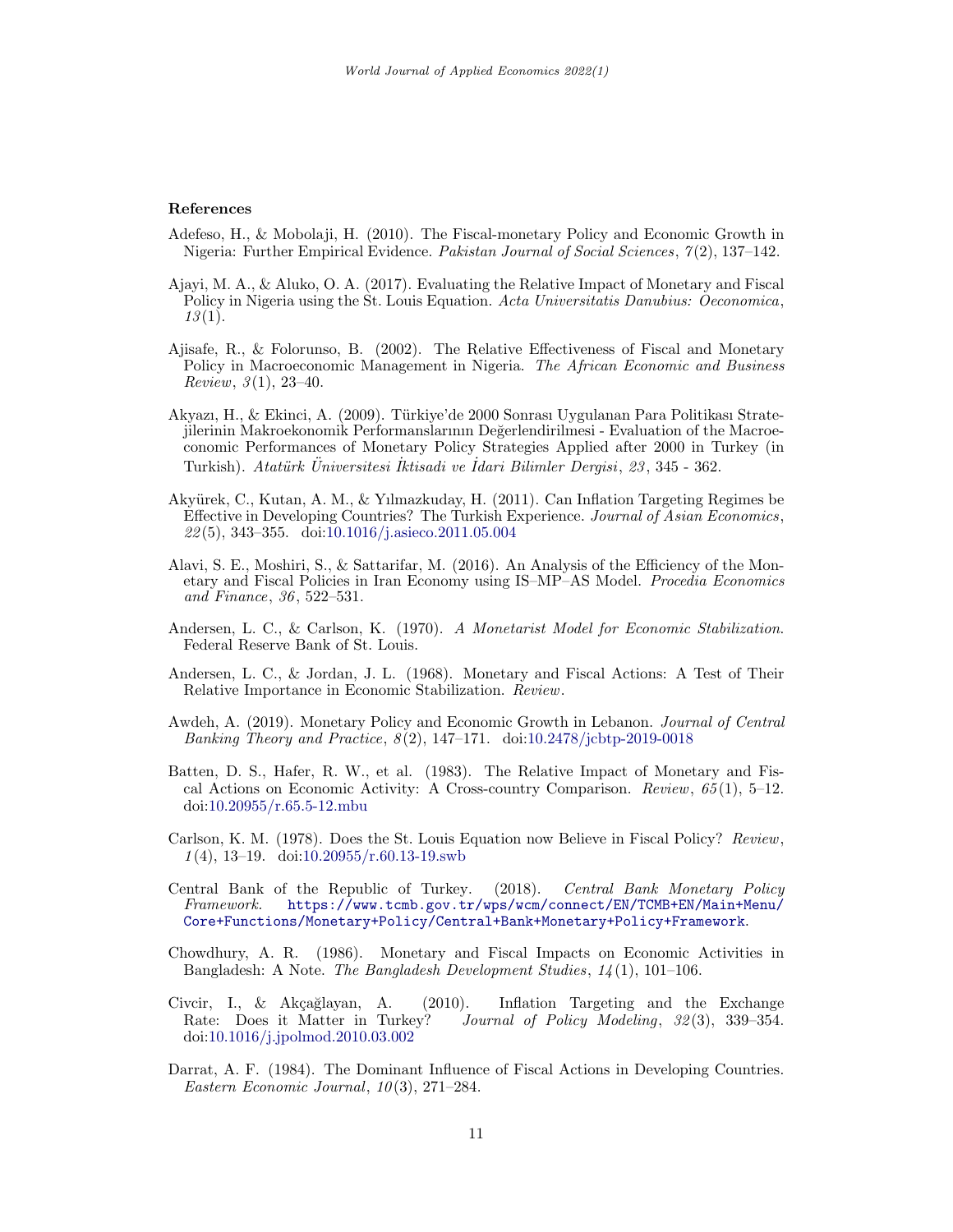- <span id="page-11-8"></span>De Leeuw, F., Kalchbrenner, J., Anderson, L. C., & Jordan, J. L. (1969). Monetary and Fiscal Actions: A Test of Their Relative Importance in Economic Stabilization. Research Department, Federal Reserve Bank of St. Louis.
- <span id="page-11-1"></span>Ekelund Jr., R. B., & Hébert, R. F. (1997). A History of Economic Theory and Method. McGraw Hill.
- <span id="page-11-3"></span>Enders, W. (2008). Applied Econometric Time Series. John Wiley & Sons.
- <span id="page-11-5"></span>Eroğlu, I., Çınar, M., & Eroğlu, N. (2017). An Evaluation of the Effectiveness of an Inflation Targeting Strategy in Turkey. *Economic Research-Ekonomska istraživanja*, 30(1), 1536– 1552. doi[:10.1080/1331677X.2017.1340172](https://doi.org/10.1080/1331677X.2017.1340172)
- <span id="page-11-12"></span>Evans, O., Adeniji, S., Nwaogwugwu, I., Kelikume, I., Dakare, O., Oke, O., et al. (2018). The Relative Effect of Monetary and Fiscal Policy on Economic Development in Africa: A GMM Approach to the St. Louis Equation. *BizEcons Quarterly*,  $2, 3-23$ .
- <span id="page-11-9"></span>Friedman, B. M. (1977). Even the St. Louis Model Now Believes in Fiscal Policy: Note. Journal of Money, Credit and Banking, 9(2), 365-367. doi[:10.2307/1991986](https://doi.org/10.2307/1991986)
- <span id="page-11-15"></span>Friedman, B. M., & Kuttner, K. N. (1992). Money, Income, Prices and Interest Rates. American Economic Review, 82 , 472–492.
- <span id="page-11-2"></span>Friedman, M., & Meiselman, D. (1963). The Relative Stability of Monetary Velocity and the Investment Multiplier in the United States, 1897-1958. University of Chicago.
- <span id="page-11-7"></span>Friedman, M., & Schwartz, A. J. (1963). A Monetary History of the United States 1867- 1960. Princeton University Press.
- <span id="page-11-17"></span>Hatemi-j, A. (2003). A New Method to Choose Optimal Lag Order in Stable and Unstable VAR Models. Applied Economics Letters, 10 (3), 135–137. doi[:10.1080/1350485022000041050](https://doi.org/10.1080/1350485022000041050)
- <span id="page-11-16"></span>Hatemi-j, A. (2012). Asymmetric Causality Tests with an Application. Empirical economics,  $43(1)$ , 447-456. doi[:10.1007/s00181-011-0484-x](https://doi.org/10.1007/s00181-011-0484-x)
- <span id="page-11-11"></span>Jawadi, F., Mallick, S. K., & Sousa, R. M. (2016). Fiscal and Monetary Policies in the BRICS: A Panel VAR Approach. Economic Modelling, 58 , 535–542. doi[:10.1016/j.econmod.2015.06.001](https://doi.org/10.1016/j.econmod.2015.06.001)
- <span id="page-11-13"></span>Jithin, P., & Suresh, B. M. (2020). Testing for the Effectiveness of Inflation Targeting in India: A Factor Augmented Vector Autoregression (FAVAR) Approach. Journal of Central Banking Theory and Practice,  $9(3)$ , 163–182. doi[:10.2478/jcbtp-2020-0042](https://doi.org/10.2478/jcbtp-2020-0042)
- <span id="page-11-4"></span>Kara, A. H., & Orak, M. (2008). Enflasyon Hedeflemesi - Inflation Targeting (in Turkish). In E. Kumcu (Ed.), Krizler, Para ve Iktisatçılar (pp. 81–157). Remzi Kitabevi, Istanbul.
- <span id="page-11-14"></span>Karagöl, V., & Benli, A. (2019). BRICS-T Ülkelerinde Para ve Maliye Politikalarının Etkinliği - Effectiveness of Monetary and Fiscal Policies in the BRICS-T Countries (in Turkish). Anadolu Üniversitesi İktisadi ve İdari Bilimler Fakültesi Dergisi, 20, 60–71.
- <span id="page-11-10"></span>Kuttner, K. N., & Posen, A. S. (2002). Fiscal Policy Effectiveness in Japan. Journal of the Japanese and International Economies, 16 (4), 536–558. doi[::10.1006/jjie.2002.0512](https://doi.org/:10.1006/jjie.2002.0512)
- <span id="page-11-0"></span>Landreth, H., & Colander, D. C. (2002). *History of Economic Thought*. McGraw Hill.
- <span id="page-11-6"></span>Masson, M. P. R., Savastano, M. M. A., & Sharma, M. S. (1997). The Scope for Inflation Targeting in Developing Countries. International Monetary Fund.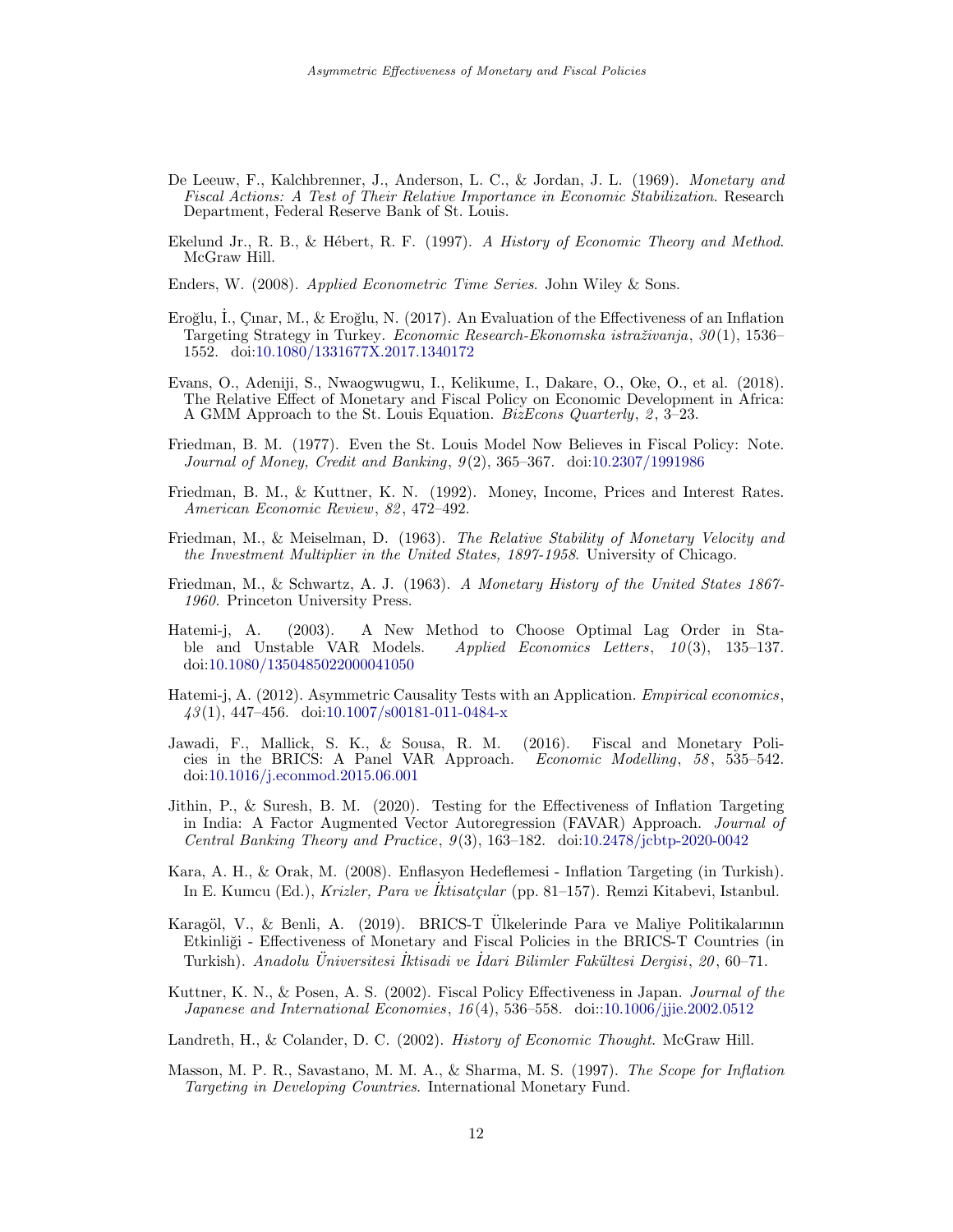- <span id="page-12-0"></span>McCallum, B. T. (1985). Monetary vs. Fiscal Policy Effects: A Review of the Debate (NBER Working Paper No. w1556). doi[:10.3386/w1556](https://doi.org/10.3386/w1556)
- <span id="page-12-2"></span>Mishkin, F. S. (2000). Inflation Targeting in Emerging-market Countries. American Economic Review,  $90(2)$ , 105-109. doi[:10.1257/aer.90.2.105](https://doi.org/10.1257/aer.90.2.105)
- <span id="page-12-5"></span>Okorie, D. I., Sylvester, M. A., & Simon-Peter, D.-A. C. (2017). Relative Effectiveness of Fiscal and Monetary Policies in Nigeria. Asian Journal of Social Science Studies, 2, 1.
- <span id="page-12-10"></span>Oryani, B., Koo, Y., Rezania, S., & Shafiee, A. (2021). Investigating the Asymmetric Impact of Energy Consumption on Reshaping Future Energy Policy and Economic Growth in Iran using Extended Cobb-Douglas Production Function. Energy, 216 , 119187. doi[:10.1016/j.energy.2020.119187](https://doi.org/10.1016/j.energy.2020.119187)
- <span id="page-12-8"></span> $O$ zer, M., & Karagöl, V. (2018). Relative Effectiveness of Monetary and Fiscal Policies on Output Growth in Turkey: An ARDL Bounds Test Approach. Equilibrium. Quarterly Journal of Economics and Economic Policy, 13 (3), 391–409. doi[:10.24136/eq.2018.019](https://doi.org/10.24136/eq.2018.019)
- <span id="page-12-11"></span>Pesaran, H., & Shin, Y. (1999). An Autoregressive Distributed Lag Modelling Approach to Cointegration. In Econometrics and economic theory in the 20th century: The ragnar frisch centennial symposium.
- <span id="page-12-9"></span>Pesaran, M. H., & Pesaran, B. (1997). Working with Microfit 4.0: Interactive Econometric Analysis. Oxford University Press.
- <span id="page-12-12"></span>Pesaran, M. H., Shin, Y., & Smith, R. J. (2001). Bounds Testing Approaches to the Analysis of Level Relationships. Journal of Applied Econometrics, 16(3), 289-326. doi[:10.1002/jae.616](https://doi.org/10.1002/jae.616)
- <span id="page-12-6"></span>Senbet, D. (2011). The Relative Impact of Fiscal versus Monetary Actions on Output: A vector Autoregressive (VAR) Approach. Business and Economics Journal.
- <span id="page-12-13"></span>Shin, Y., Yu, B., & Greenwood-Nimmo, M. (2014). Modelling Asymmetric Cointegration and Dynamic Multipliers in a Nonlinear ARDL Framework. In R. C. Sickles & W. C. Horrace (Eds.), Festschrift in Honor of Peter Schmidt: Econometric Methods and Applications (pp. 281–314). Springer New York. doi[:10.1007/978-1-4899-8008-3](https://doi.org/10.1007/978-1-4899-8008-3_9) 9
- <span id="page-12-3"></span>Svensson, L. E. (2010). Inflation Targeting. In Handbook of Monetary Economics (Vol. 3, pp. 1237–1302). Elsevier.
- <span id="page-12-4"></span>Thornton, J. (1993). Money, Output and Stock Prices in the UK: Evidence on Some (non) Relationships. Applied Financial Economics, 3 (4), 335–338. doi[:10.1080/758534946](https://doi.org/10.1080/758534946)
- <span id="page-12-7"></span>Topçu, M., & Kuloğlu, A. (2012). Total Spending Equation of St. Louis Model: A Causality Analysis for Turkish Economy. *Chinese Business Review*, 11(4).
- <span id="page-12-1"></span>Walsh, C. E. (2017). Monetary Theory and Policy. MIT press.